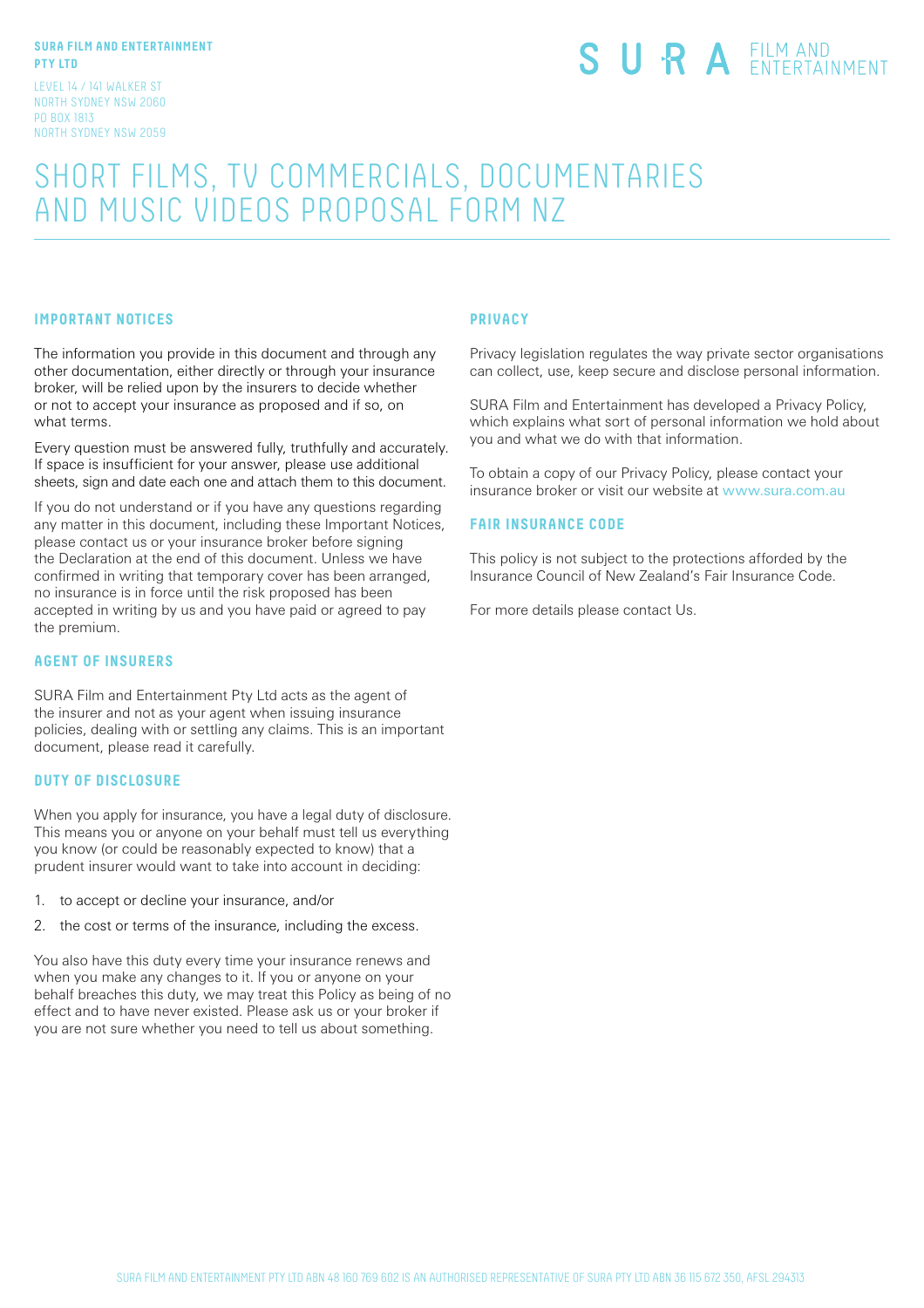| 1. | Name of Proposer                                                                      |                                                                                                            |                    |  |  |
|----|---------------------------------------------------------------------------------------|------------------------------------------------------------------------------------------------------------|--------------------|--|--|
|    | 2. Address                                                                            |                                                                                                            |                    |  |  |
| 3. | Telephone No.                                                                         | Facsimile No.                                                                                              |                    |  |  |
|    | <b>Email Address</b>                                                                  |                                                                                                            |                    |  |  |
| 4. | (A) Individual<br>Proposer is                                                         | (C) Company<br>(B) Partnership                                                                             |                    |  |  |
|    | 5. Number of Employees                                                                |                                                                                                            |                    |  |  |
| 6. | Is the Proposer registered for GST?                                                   |                                                                                                            | $\Box$ No<br>l Yes |  |  |
|    | GST Registration No.                                                                  |                                                                                                            |                    |  |  |
| 7. | Experience of Proposer (examples)                                                     |                                                                                                            |                    |  |  |
|    |                                                                                       |                                                                                                            |                    |  |  |
|    |                                                                                       |                                                                                                            |                    |  |  |
|    |                                                                                       |                                                                                                            |                    |  |  |
| 8. | Title of Production                                                                   |                                                                                                            |                    |  |  |
| 9. | Production Type (e.g. TVC, Doco)                                                      |                                                                                                            |                    |  |  |
|    | 10. Storyline (Attach synopsis)                                                       |                                                                                                            |                    |  |  |
|    |                                                                                       |                                                                                                            |                    |  |  |
|    |                                                                                       |                                                                                                            |                    |  |  |
|    |                                                                                       |                                                                                                            |                    |  |  |
|    | 11. What format of Content Media is to be used?                                       |                                                                                                            |                    |  |  |
|    | 12. Name and Address of:                                                              |                                                                                                            |                    |  |  |
|    | Studio(s) to be used<br>a)                                                            |                                                                                                            |                    |  |  |
|    | Cutting room(s) to be used<br>b)                                                      |                                                                                                            |                    |  |  |
|    | Laboratory(s) to be used<br>$\vert$ C)                                                |                                                                                                            |                    |  |  |
|    | Vault(s) to be used<br>d)                                                             |                                                                                                            |                    |  |  |
|    | e.g. imax, animation, cgi, steadycam, underwater, overwater, aerial photography, etc. | 13. Are any special film processes, special film or specialised equipment being used in this production?   | ⊿Yes ∟No           |  |  |
|    | If Yes, please explain                                                                |                                                                                                            |                    |  |  |
|    |                                                                                       |                                                                                                            |                    |  |  |
|    |                                                                                       |                                                                                                            |                    |  |  |
|    |                                                                                       |                                                                                                            |                    |  |  |
|    |                                                                                       | 14. Will both Content Media and camera equipment be tested prior to commencement of Principal Photography? | $\Box$ No<br>⊿ Yes |  |  |
|    | If No, please explain                                                                 |                                                                                                            |                    |  |  |
|    |                                                                                       |                                                                                                            |                    |  |  |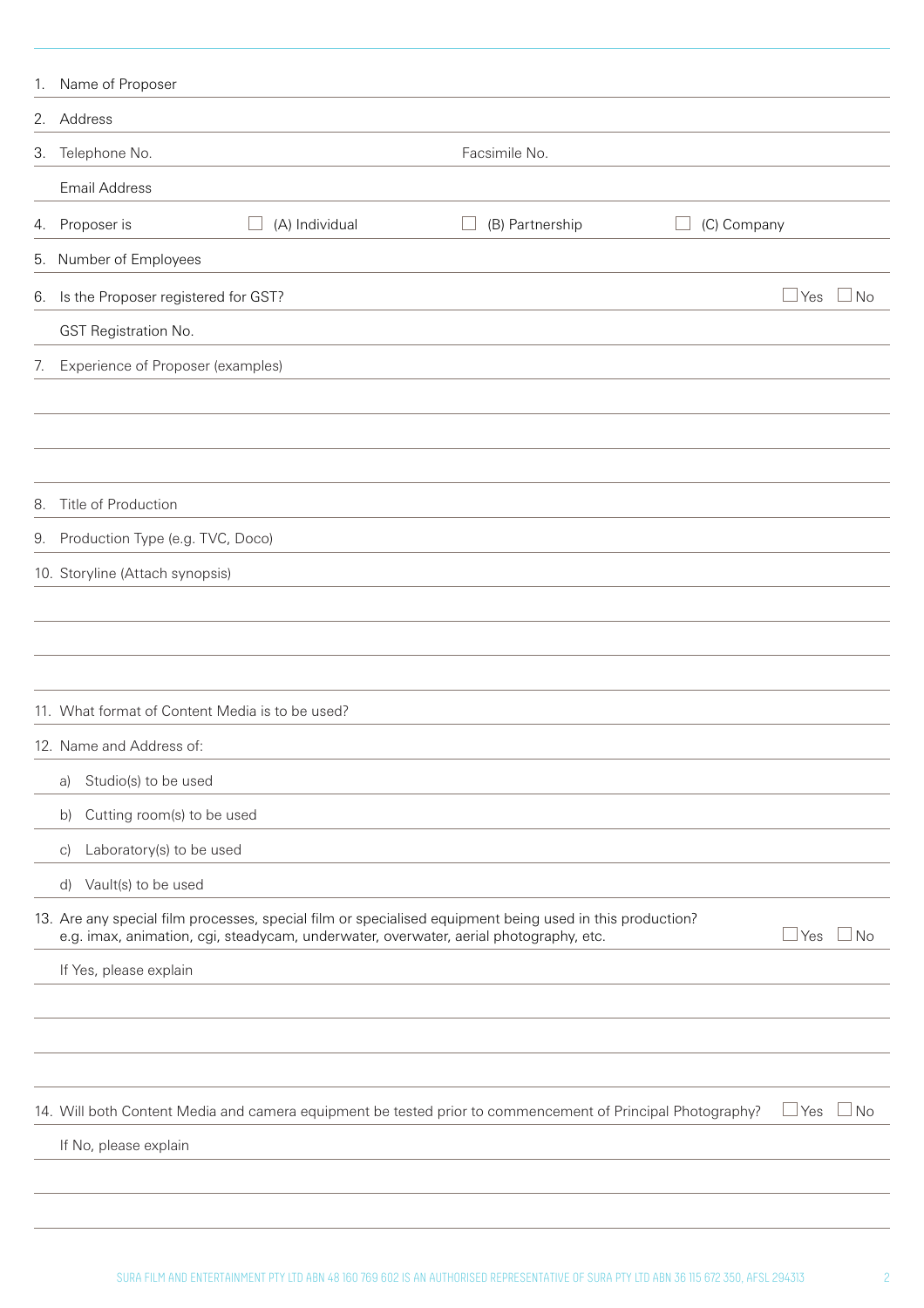15. How will Content Media be transported to the processing laboratory? (e.g. road, rail, air) 16. How frequently will Content Media be:

a) Transported

b) Processed

c) Viewed

d) If not daily, explain in detail how frequently Content Media will be processed and viewed

e) Will results be viewed daily on a colour monitor?  $\Box$  Yes  $\Box$  Yes  $\Box$  No

17. Location to which equipment is returned when not in use

18. What measures will be taken to protect equipment while in use and who is responsible?

#### 19. Production Schedule

| REQUIRED PERIODS OF INSURANCE                                                    | FROM   |  |                          | T0 |  |  |  |
|----------------------------------------------------------------------------------|--------|--|--------------------------|----|--|--|--|
| Commencement of pre-production                                                   |        |  |                          |    |  |  |  |
| Commencement of principal photography                                            |        |  | $\sqrt{2}$<br>$\sqrt{2}$ |    |  |  |  |
| Post-production to estimated completion of<br>protection print or duplicate tape |        |  |                          |    |  |  |  |
| 20. Estimated Cost                                                               |        |  |                          |    |  |  |  |
| Total Budget (attach budget and synopsis):<br>a)                                 | \$     |  |                          |    |  |  |  |
| Story, Scenario, Music, Sound Rights & Royalties:<br>b)                          | \$     |  |                          |    |  |  |  |
| Total Negative Cost $(a - b)$<br>$\mathcal{C}$                                   | \$     |  |                          |    |  |  |  |
| Post Production Cost:<br>d)                                                      | \$     |  |                          |    |  |  |  |
| Net Insurable Production Cost $(c - d)$ :<br>$\Theta$                            | \$     |  |                          |    |  |  |  |
| Estimated Cost per Episode (if applicable):<br>f)                                | \$     |  |                          |    |  |  |  |
| 21. List of deferments, if any                                                   |        |  |                          |    |  |  |  |
| PAYEE                                                                            | AMOUNT |  |                          |    |  |  |  |
|                                                                                  | \$     |  |                          |    |  |  |  |
|                                                                                  | \$     |  |                          |    |  |  |  |
|                                                                                  |        |  |                          |    |  |  |  |

\$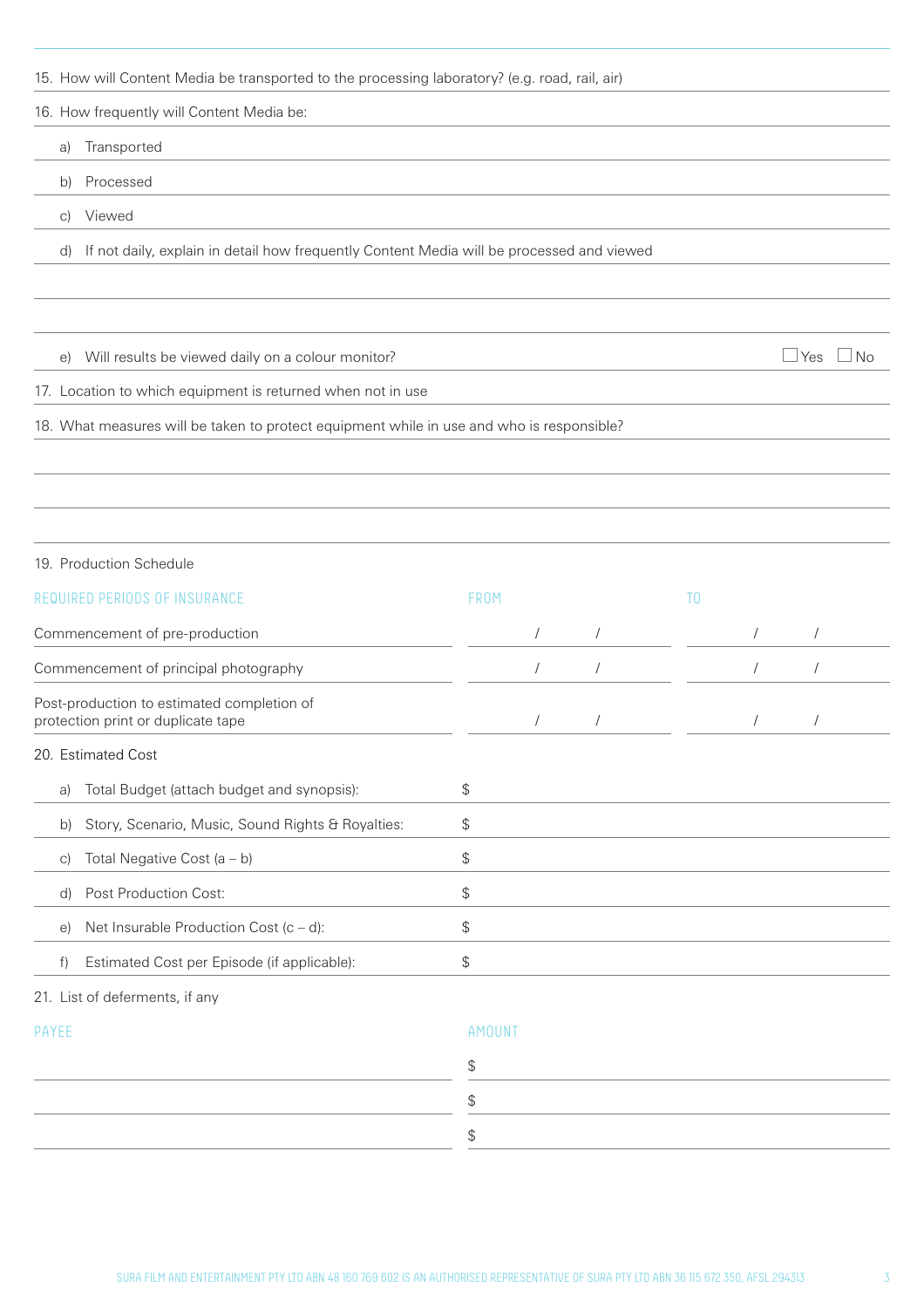| 22. Geographical Limits Required                                                                                                                                                                                            |     | Australia wide          | New Zealand wide             |
|-----------------------------------------------------------------------------------------------------------------------------------------------------------------------------------------------------------------------------|-----|-------------------------|------------------------------|
|                                                                                                                                                                                                                             |     | Australia & New Zealand | Worldwide                    |
| 23. Where will the shooting take place? (Please attach a list of all shooting locations if available)                                                                                                                       |     |                         |                              |
|                                                                                                                                                                                                                             |     |                         |                              |
|                                                                                                                                                                                                                             |     |                         |                              |
|                                                                                                                                                                                                                             |     |                         |                              |
| 24. Describe stunts, scenes involving animals, motor cycles, special vehicles, watercraft, aircraft, explosives, pyrotechnics, use of<br>trains/railroad or any other hazardous activities (Attach a copy of Safety Report) |     |                         |                              |
|                                                                                                                                                                                                                             |     |                         |                              |
|                                                                                                                                                                                                                             |     |                         |                              |
|                                                                                                                                                                                                                             |     |                         |                              |
| 25. Cast Coverage                                                                                                                                                                                                           |     |                         |                              |
| <b>NAME</b>                                                                                                                                                                                                                 | AGE | ROLE                    | PERIOD OF COVER              |
|                                                                                                                                                                                                                             |     |                         |                              |
|                                                                                                                                                                                                                             |     |                         |                              |
|                                                                                                                                                                                                                             |     |                         |                              |
|                                                                                                                                                                                                                             |     |                         |                              |
|                                                                                                                                                                                                                             |     |                         |                              |
|                                                                                                                                                                                                                             |     |                         |                              |
| 26. Are any persons covered involved in any hazardous activity?                                                                                                                                                             |     |                         | N <sub>o</sub><br><b>Yes</b> |
| If Yes, please provide full details                                                                                                                                                                                         |     |                         |                              |
|                                                                                                                                                                                                                             |     |                         |                              |
|                                                                                                                                                                                                                             |     |                         |                              |
|                                                                                                                                                                                                                             |     |                         |                              |
| 27. Are any special conditions, contract requirements or stop dates on persons to be covered?                                                                                                                               |     |                         | $\sqcup$ Yes<br>$\sqcup$ No  |
| If Yes, please provide full details                                                                                                                                                                                         |     |                         |                              |
|                                                                                                                                                                                                                             |     |                         |                              |
|                                                                                                                                                                                                                             |     |                         |                              |
|                                                                                                                                                                                                                             |     |                         |                              |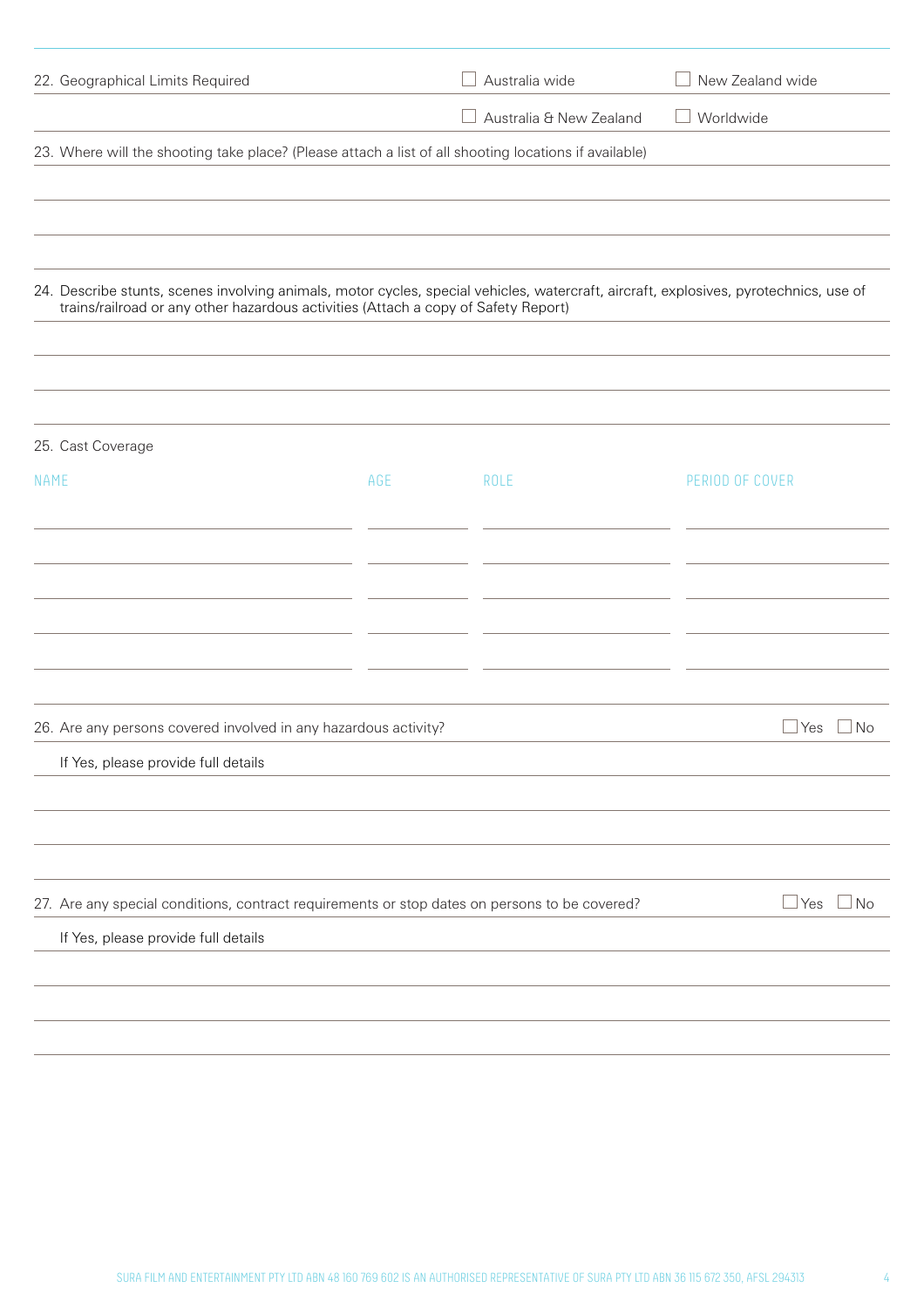|                   | 28. Insurance Requirements: Is Fire Cover required?                                                                                                 |                                               |                                        | $\Box$ Yes | $\Box$ No |
|-------------------|-----------------------------------------------------------------------------------------------------------------------------------------------------|-----------------------------------------------|----------------------------------------|------------|-----------|
|                   | <b>TYPE OF COVER</b>                                                                                                                                |                                               | SUM INSURED (LIMIT ANY ONE OCCURRENCE) |            |           |
| 1)                | Film Producers Indemnity (Cast)                                                                                                                     | $\, \, \raisebox{12pt}{$\scriptstyle \circ$}$ |                                        |            |           |
| $\left( 2\right)$ | Content Media                                                                                                                                       | \$                                            |                                        |            |           |
| 3)                | Extra Expense                                                                                                                                       | \$                                            |                                        |            |           |
| 4)                | Production Property                                                                                                                                 | \$                                            |                                        |            |           |
|                   | Owned Equipment<br>a)                                                                                                                               | \$                                            |                                        |            |           |
|                   | Non Owned Equipment<br>b)                                                                                                                           | \$                                            |                                        |            |           |
|                   | Office Contents<br>$\vert$ C)                                                                                                                       | \$                                            |                                        |            |           |
|                   | Props, Sets, Wardrobe and Scenery<br>d)                                                                                                             | \$                                            |                                        |            |           |
| 5)                | Money                                                                                                                                               | \$                                            |                                        |            |           |
| 6)                | Liability                                                                                                                                           | \$                                            |                                        |            |           |
|                   |                                                                                                                                                     |                                               |                                        |            |           |
|                   | 29. Currency Required                                                                                                                               | <b>AUD</b>                                    | <b>NZD</b>                             |            |           |
|                   | 30. If any individual item insured under Production Property above is valued in excess of \$100,000, give details                                   |                                               |                                        |            |           |
|                   |                                                                                                                                                     |                                               |                                        |            |           |
|                   |                                                                                                                                                     |                                               |                                        |            |           |
|                   | 31. Estimated time needed to reconstruct destroyed sets of scenery                                                                                  |                                               |                                        |            |           |
|                   | 32. What other location or studio facilities are or will be immediately available as an alternative?                                                |                                               |                                        |            |           |
|                   | 33. Do all independent contractors have their own public liability coverage?                                                                        |                                               |                                        | Yes        | ⊥No       |
|                   | If No, please explain                                                                                                                               |                                               |                                        |            |           |
|                   |                                                                                                                                                     |                                               |                                        |            |           |
|                   |                                                                                                                                                     |                                               |                                        |            |           |
|                   | 34. Are any non employees (e.g. re-enactors, contestants etc.) involved in the production?                                                          |                                               |                                        | $\Box$ Yes | ⊥No       |
|                   | If Yes, please explain                                                                                                                              |                                               |                                        |            |           |
|                   |                                                                                                                                                     |                                               |                                        |            |           |
|                   |                                                                                                                                                     |                                               |                                        |            |           |
|                   | 35. If the Proposer is a partnership, please provide the names and addresses of each partner                                                        |                                               |                                        |            |           |
|                   |                                                                                                                                                     |                                               |                                        |            |           |
|                   |                                                                                                                                                     |                                               |                                        |            |           |
|                   | 36. If the Proposer is a company or a private business venture, other than a partnership,<br>please supply the names and addresses of each director |                                               |                                        |            |           |
|                   |                                                                                                                                                     |                                               |                                        |            |           |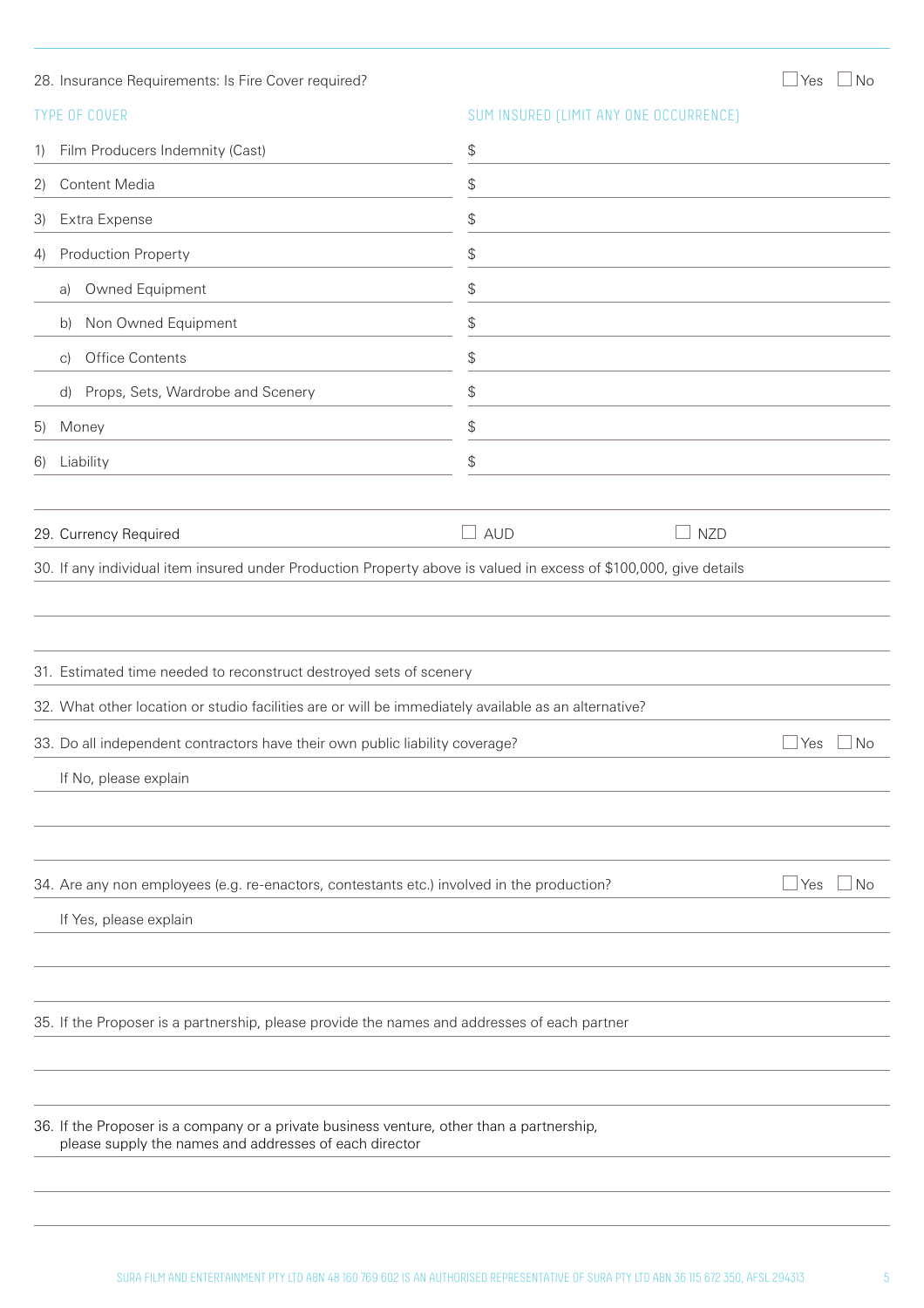| 37. Have any of the Proposers ever been convicted of a criminal offence relating to arson, fraud or<br>otherwise involving dishonesty?                                                                      | $\sqcup$ Yes<br>⊥No             |
|-------------------------------------------------------------------------------------------------------------------------------------------------------------------------------------------------------------|---------------------------------|
| If Yes, please provide full details                                                                                                                                                                         |                                 |
|                                                                                                                                                                                                             |                                 |
|                                                                                                                                                                                                             |                                 |
|                                                                                                                                                                                                             |                                 |
| 38. Have any of the Proposers:                                                                                                                                                                              |                                 |
| Ever had any insurance declined, cancelled or made the subject of special terms or conditions?<br>a)                                                                                                        | $\sqcup$ Yes<br>$\Box$ No       |
| Lodged a claim on an insurance policy (other than for a motor vehicle or a life policy) during<br>b)<br>the past five (5) years?                                                                            | $\Box$ Yes<br>$\Box$ No         |
| Ever had a claim declined by an insurance company?<br>$\vert$ C)                                                                                                                                            | $\Box$ Yes<br>$\blacksquare$ No |
| If Yes to a), b) or c), please provide full details                                                                                                                                                         |                                 |
|                                                                                                                                                                                                             |                                 |
|                                                                                                                                                                                                             |                                 |
|                                                                                                                                                                                                             |                                 |
| 39. Have any of the Proposers arranged any other insurance through SURA Film and Entertainment<br>or with any other insurer, which covers the subject matter of this Proposal?                              | $\sqcup$ Yes<br>⊥No             |
| If Yes, please provide full details                                                                                                                                                                         |                                 |
|                                                                                                                                                                                                             |                                 |
|                                                                                                                                                                                                             |                                 |
|                                                                                                                                                                                                             |                                 |
| 40. Have any of the Proposers entered into any agreement which would affect your right to make a claim against<br>a responsible Third Party in the event of a claim under the insurance now being proposed? | $\Box$ No<br>$\sqcup$ Yes       |
| If Yes, please provide full details                                                                                                                                                                         |                                 |
|                                                                                                                                                                                                             |                                 |
|                                                                                                                                                                                                             |                                 |
|                                                                                                                                                                                                             |                                 |
| 41. Is the financial interest of any other person or organisation (for example, a mortgagee or other financier,<br>lessor or principal), to be noted on the Policy?                                         | $\Box$ Yes<br>$\Box$ No         |
| If Yes, please provide full details                                                                                                                                                                         |                                 |
|                                                                                                                                                                                                             |                                 |
|                                                                                                                                                                                                             |                                 |
|                                                                                                                                                                                                             |                                 |
|                                                                                                                                                                                                             |                                 |
|                                                                                                                                                                                                             |                                 |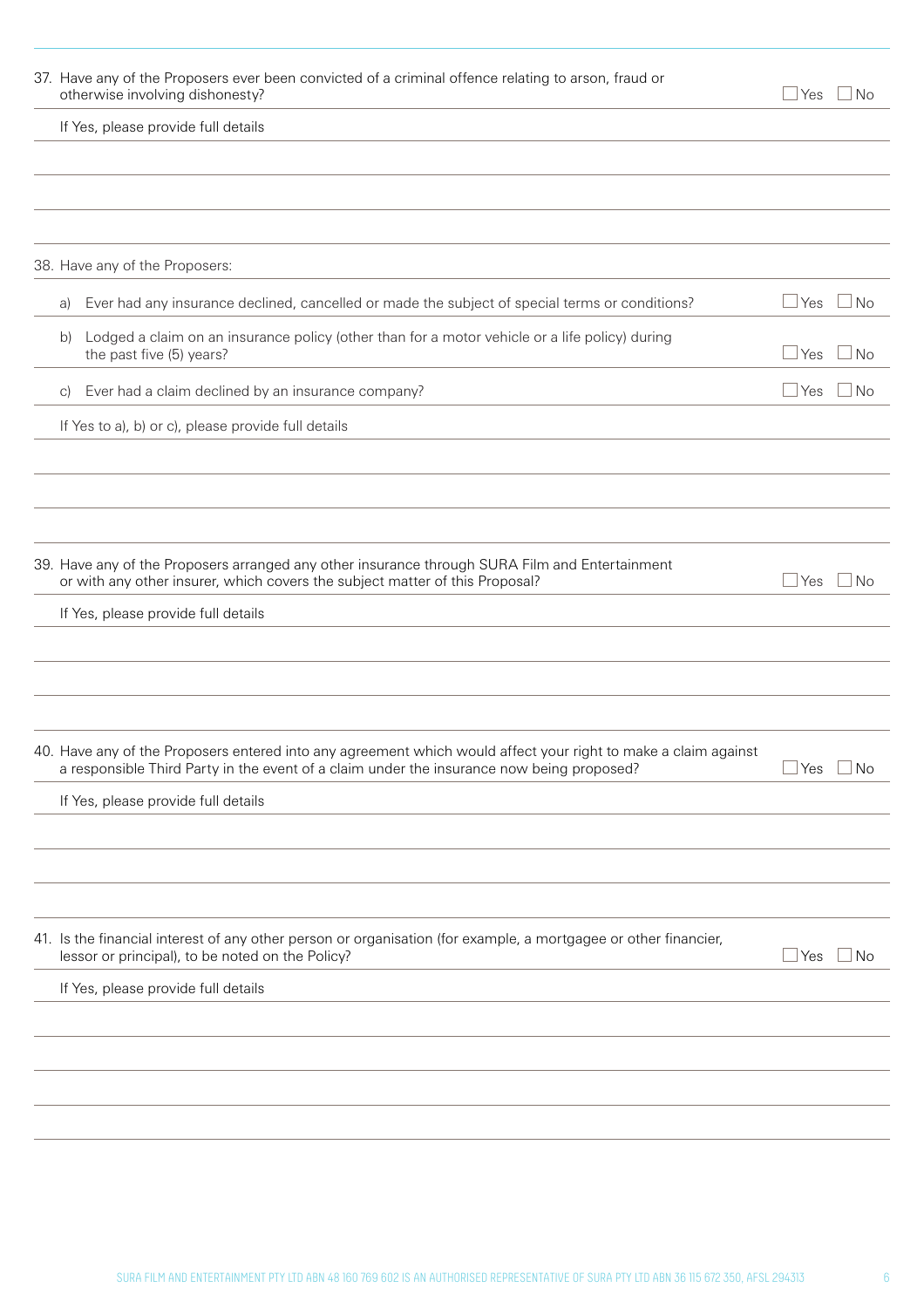|    | a) Ever been declared bankrupt?                                                                                     | ⊿ Yes<br>N <sub>0</sub> |
|----|---------------------------------------------------------------------------------------------------------------------|-------------------------|
|    | If Yes, please provide full details                                                                                 |                         |
|    |                                                                                                                     |                         |
|    |                                                                                                                     |                         |
|    |                                                                                                                     |                         |
| b) | Been involved in a company or business which became insolvent or subject to any form of<br>solvency administration? | l Yes<br>No             |
|    | If Yes, please provide full details                                                                                 |                         |
|    |                                                                                                                     |                         |
|    |                                                                                                                     |                         |

Please note: Question 39 to 41 also apply to any person identified in answers Questions 37 and 38.